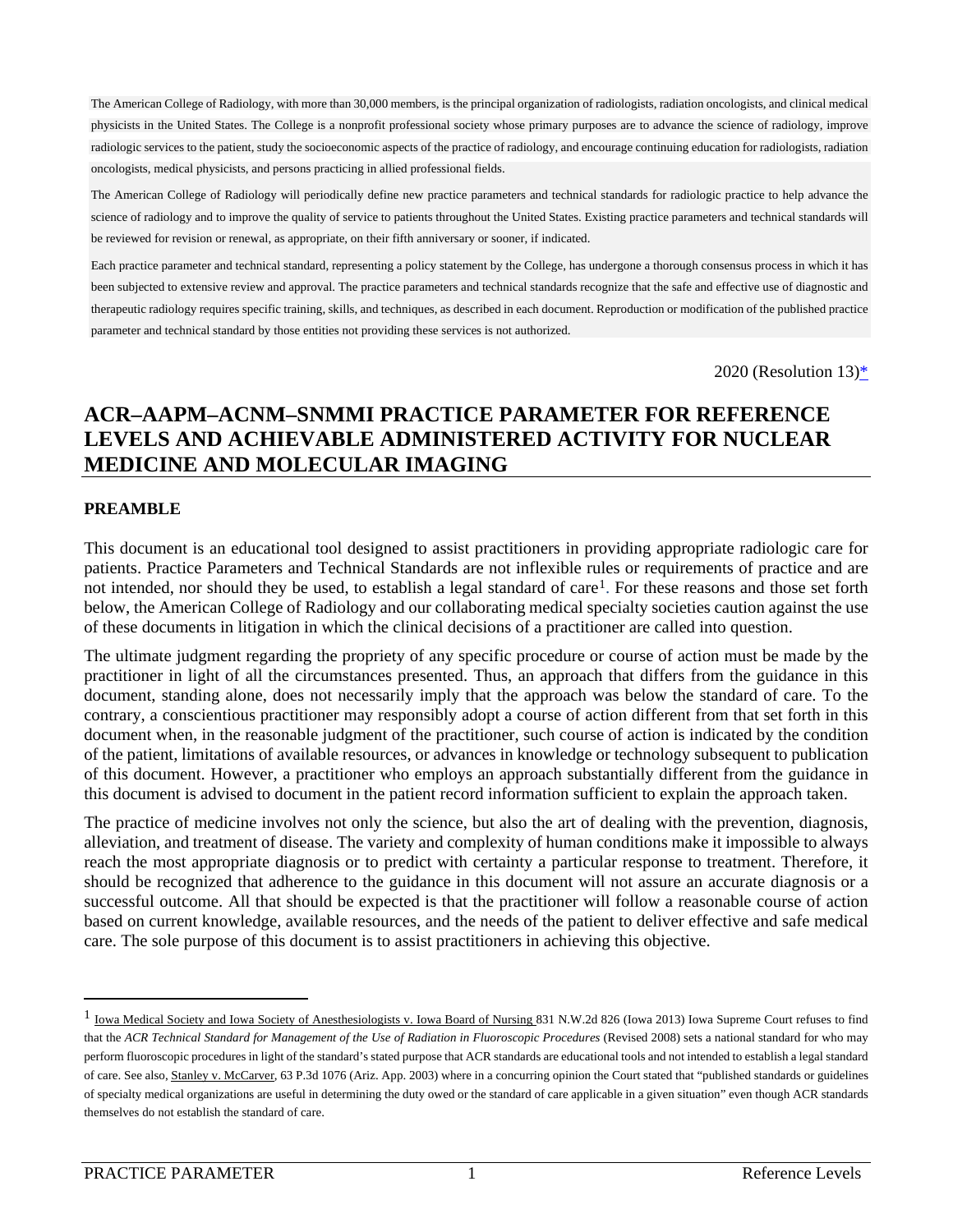## **I. INTRODUCTION**

This practice parameter has been revised collaboratively by the American College of Radiology (ACR), the American Association of Physicists in Medicine (AAPM)**,** the American College of Nuclear Medicine (ACNM), and the Society of Nuclear Medicine and Molecular Imaging (SNMMI) to guide appropriately trained and licensed physicians and Qualified Medical Physicists involved in nuclear medicine and molecular imaging procedures.

The establishment of reference levels (RLs) in nuclear medicine and molecular imaging requires close cooperation and communication between the physicians responsible for the clinical management of the patient and the Qualified Medical Physicist responsible for monitoring equipment, image quality, and estimating patient dose. Adherence to this practice parameter should help to maximize the efficacious use of these procedures, optimize radiation dose to patients**,** minimize radiation dose to staff, maintain safe conditions, and ensure compliance with applicable standards. This is particularly important for children, who are more vulnerable than adults to the potential adverse effects of ionizing radiation.

The goal of this practice parameter is to provide benchmark national nuclear medicine and molecular imaging achievable administered activities (AAA) and RLs for the United States in order to help practices optimize radiopharmaceutical administered activity while meeting the diagnostic needs of the medical imaging procedure.

RLs are used to help manage the radiation dose to the patient. The medical radiation exposure must be optimized, avoiding unnecessary radiation that does not contribute to the clinical objective of the procedure. By the same token, an administered activity that is significantly lower than the AAA may also be a cause for concern because it may indicate that adequate image quality is not being achieved. The specific purpose of the RL is to provide a benchmark for comparison, not to establish regulatory limits.

RLs for nuclear medicine and molecular imaging should be based on administered activity (dosage<sup>2</sup>). RLs are based on published surveys from professional organizations or representative groups performing nuclear medicine and molecular imaging procedures [\[1-4\]](#page-7-0).

An RL in nuclear medicine is an investigational (action) level that, when it is exceeded, indicates the use of a higher than typical administered activity for a routine nuclear medicine and molecular imaging procedure [\[5-8\]](#page-8-0). A procedure RL is set at around the 75th percentile of the range of the available administered activity data. The International Commission on Radiological Protection (ICRP) Publication 135 on Diagnostic Reference Levels (DRL) in Medical Imaging provides the current guidance on how to develop RLs [\[8\]](#page-8-1). RLs are derived thresholds from radiation metric data that are obtained locally and collected nationally or regionally. If a facility or practice consistently exceeds an RL, it should review its procedures and equipment to determine if acceptable image quality can be achieved with a lower administered activity.

AAA is a concept that can be used with RLs to assist in optimization of image quality and dose to the patient. The AAA is based on the median value (the 50th percentile) of the distribution of a DRL quantity, which, for nuclear medicine and molecular imaging, is the administered activity [\[3\]](#page-7-1). The AAA provides a goal that facilities should strive to achieve through the optimization of image quality and patient absorbed doses.

Further information on RLs and AAAs in nuclear medicine and molecular imaging is available in ICRP Publication 135 [\[8\]](#page-8-1) and the National Council on Radiation Protection and Measurements (NCRP) Report 172 [\[3\]](#page-7-1).

<span id="page-1-0"></span><sup>&</sup>lt;sup>2</sup> Dosage is the term used by the U.S. Nuclear Commission and other agencies that regulate radioactive materials to describe the patient administered activity and differentiate it from absorbed dose.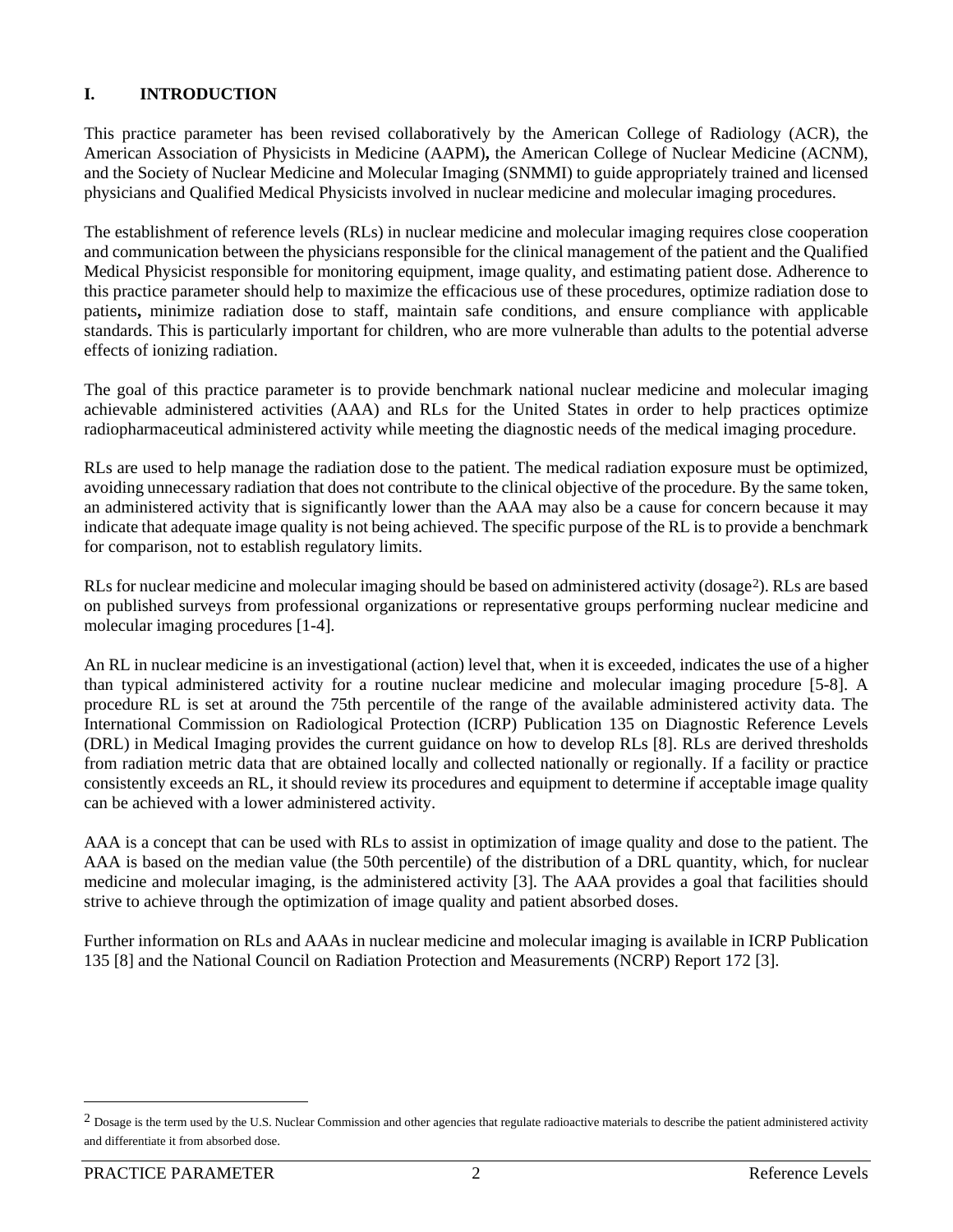## **II. QUALIFICATIONS AND RESPONSIBILITIES OF PERSONNEL**

## A. Physician

See the [ACR–SPR](https://www.acr.org/-/media/ACR/Files/Practice-Parameters/Radiopharmaceuticals.pdf?la=en5.pdf) [Technical Standard for Diagnostic Procedures Using Radiopharmaceuticals](https://www.acr.org/-/media/ACR/Files/Practice-Parameters/Radiopharmaceuticals.pdf?la=en5.pdf) [\[9\]](#page-8-2).

## B. Qualified Medical Physicist

A Qualified Medical Physicist is an individual who is competent to practice independently in one or more of the subfields in medical physics. The ACR considers certification, continuing education, and experience in the appropriate subfield(s) to demonstrate that an individual is competent to practice one or more of the subfields in medical physics and to be a Qualified Medical Physicist. The ACR strongly recommends that the individual be certified in the appropriate subfield(s) by the American Board of Radiology (ABR), the Canadian College of Physicists in Medicine, or the American Board of Medical Physics (ABMP).

A Qualified Medical Physicist should meet the [ACR Practice Parameter for Continuing Medical Education \(CME\)](https://www.acr.org/-/media/ACR/Files/Practice-Parameters/CME.pdf?la=en) [\[10\]](#page-8-3). (ACR Resolution 17, adopted in 1996 – revised in 2012, Resolution 42)

The appropriate subfields of medical physics for this practice parameter is Nuclear Medical Physics (including medical physics certification categories of Radiological Physics, Medical Nuclear Physics, and Nuclear Medicine Physics).

Certification by the American Board of Science in Nuclear Medicine in Nuclear Medicine Physics and Instrumentation is also acceptable.

The Qualified Medical Physicist must be familiar with the principles of imaging physics and radiation protection; the guidance of the NCRP; the laws and regulations pertaining to nuclear medicine; the function, clinical uses, and performance specifications of nuclear medicine imaging equipment; and the calibration processes and limitations of the equipment. The Qualified Medical Physicist must also be familiar with the relevant clinical procedures.

## **III. NUCLEAR MEDICINE RLS FOR IMAGING WITH IONIZING RADIATION**

The RL can be a practical tool in nuclear medicine. Achieving acceptable diagnostic information, consistent with the medical imaging task, is the overriding clinical objective. The quantity that is recommended for RLs and AAAs is the administered activity (dosage) [\[8\]](#page-8-1). Administered activity RLs (in MBq or MBq/kg of body mass) are then used to help manage the radiation dose to patients.

Determining RLs for nuclear medicine procedures in the United States has previously been difficult because of the limited amount of available survey data, the large number of radiopharmaceuticals that are used, and variability in procedures among practitioners. In the absence of survey data for adults, other guidance has been used. For adults, manufacturers recommend a standard administered activity based on a standard 70-kg person in their package insert as required by the US Food and Drug Administration (FDA). Guidance for minimum and maximum administered activities for adults and children is available from various sources [\[3,](#page-7-1)[11-21\]](#page-8-4).

The individual(s) listed as an authorized user(s) on the regulatory license or permit is ultimately responsible for the supervision and appropriate use of all radiopharmaceuticals received, prepared, or administered under the user's direction [\[22\]](#page-8-5).

It is strongly recommended that each administered dosage be assayed onsite at the medical facility prior to administration to verify the prescribed activity [\[9\]](#page-8-2).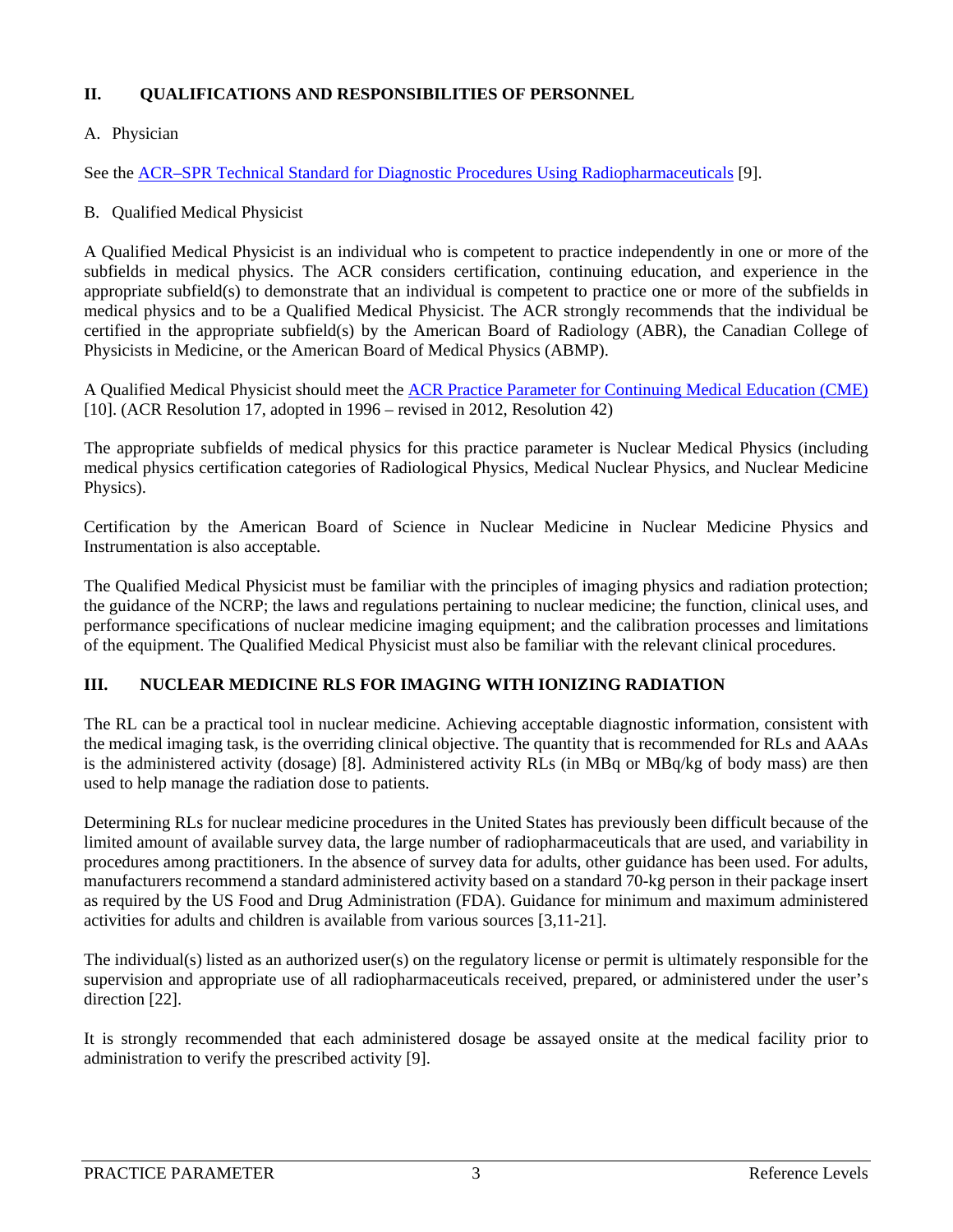#### A. Adult Examinations

Table 1 summarizes the RLs and AAAs for some radiopharmaceuticals that are commonly administered to adults. Administered activity information that was recently provided by thousands of U.S. nuclear medicine facilities to accreditation programs during the accreditation process [\[1,](#page-7-0)[2,](#page-7-2)[4\]](#page-7-3) has updated or added to the limited survey data of nine academic facilities that were available for NCRP 172 [\[3\]](#page-7-1). The RLs and AAAs for the specific radiopharmaceutical in Table 1 were determined using the 75th percentile and 50th percentile, respectively of the ACR accreditation data or the NCRP 172 survey data. NCRP 172 values for RLs are based on the 75th percentile of the maximum administered activities, and AAAs are based on the median value of routine administered activities from the survey.

|                                                                                                          | Achievable Administered             | Reference Level                     |
|----------------------------------------------------------------------------------------------------------|-------------------------------------|-------------------------------------|
| Radiopharmaceutical - Examination                                                                        | Activity <sup>1</sup>               | Administered Activity <sup>2</sup>  |
| 99mTc-Hydroxymethylene Diphosphonate<br>(HDP)/Methylene Diphosphonate (MDP) - whole body<br>bone $[1,4]$ | 929 MBq<br>(25.1 mCi)               | 988 MBq<br>(26.7 mCi)               |
| $99m$ Tc-Iminodiacetic Acid (IDA) analog – hepatobiliary<br>imaging [4]                                  | 204 MBq<br>(5.5 mCi)                | 241 MBq<br>$(6.5$ mCi $)$           |
| $99m$ Tc-Macroaggregated Albumin (MAA) – perfusion<br>lung [4]                                           | 185 MBq<br>$(5.0$ mCi $)$           | $215 \text{ MBq}$<br>$(5.8$ mCi $)$ |
| $99m$ Tc-Sulfur Colloid – liver/spleen [4]                                                               | $222 \text{ MBq}$<br>$(6.0$ mCi $)$ | 255 MBq<br>$(6.9$ mCi $)$           |
| 99mTc-Dimercaptosuccinic Acid (DMSA) [3]                                                                 | 185 MBq<br>$(5.0$ mCi $)$           | 289 MBq<br>$(7.8$ mCi)              |
| <sup>99m</sup> Tc-Mercaptoacetyltriglycine (MAG3) [3]                                                    | 278 MBq<br>(7.5mCi)                 | 379 MBq<br>(10.0 mCi)               |
| $^{99m}$ Tc-RBC – tagged RBC [4]                                                                         | 840 MBq<br>(22.7 mCi)               | 925 MBq<br>(25 mCi)                 |
| $^{99m}$ Tc-Pertechnetate – thyroid imaging [4]                                                          | 370 MBq<br>(10.0 mCi)               | 407 MBq<br>$(11.0 \text{ mCi})$     |
| $^{99m}$ Tc-labeled solids – GI Emptying [3]                                                             | 37 MBq<br>$(1.0$ mCi $)$            | 50 MBq<br>$(1.3$ mCi)               |
| $99m$ Tc-Exametazime (HMPAO) [3]                                                                         | 740 MBq<br>(20.0 mCi)               | 1,193 MBq<br>$(32.0$ mCi)           |
| <sup>123</sup> I-Sodium Iodide (NaI) – thyroid imaging [4]                                               | 9.0 MBq<br>$(0.255$ mCi)            | 11.0 MBq<br>$(0.300 \text{ mCi})$   |
| <sup>123</sup> I-Metaiodobenzylguanidine (MIBG) [3]                                                      | 370 MBq<br>(10.0 mCi)               | 391 MBq<br>$(11.0 \text{ mCi})$     |
| $^{131}$ I-Sodium Iodide (NaI) – whole body imaging thyroid<br>cancer $[4]$ <sup>3</sup>                 | 148 MBq<br>$(4.0$ mCi $)$           | 185 MBq<br>$(5.0$ mCi $)$           |
| $111$ Indium Pentetreotide – octreotide SPECT imaging [4]                                                | 226 MBq<br>$(6.1$ mCi $)$           | 237 MBq<br>$(6.4$ mCi $)$           |
| $111$ In-Oxine Leukocytes [16,23] <sup>4</sup>                                                           | 24 MBq<br>$(0.7$ mCi $)$            | 30 MBq<br>$(0.8$ mCi $)$            |
| ${}^{67}Ga$ citrate-inflammatory disease [3]                                                             | 185 MBq<br>$(5.0$ mCi $)$           | 371 MBq<br>(10.0 mCi)               |
| <sup>18</sup> F-Fluorodcoxyglucose (FDG) – oncology PET [1,4]                                            | 485 MBq<br>$(13.1$ mCi)             | 555 MBq<br>$(15.0 \text{ mCi})$     |

TABLE 1 Radiopharmaceutical Achievable Administered Activities and Reference Levels for Adults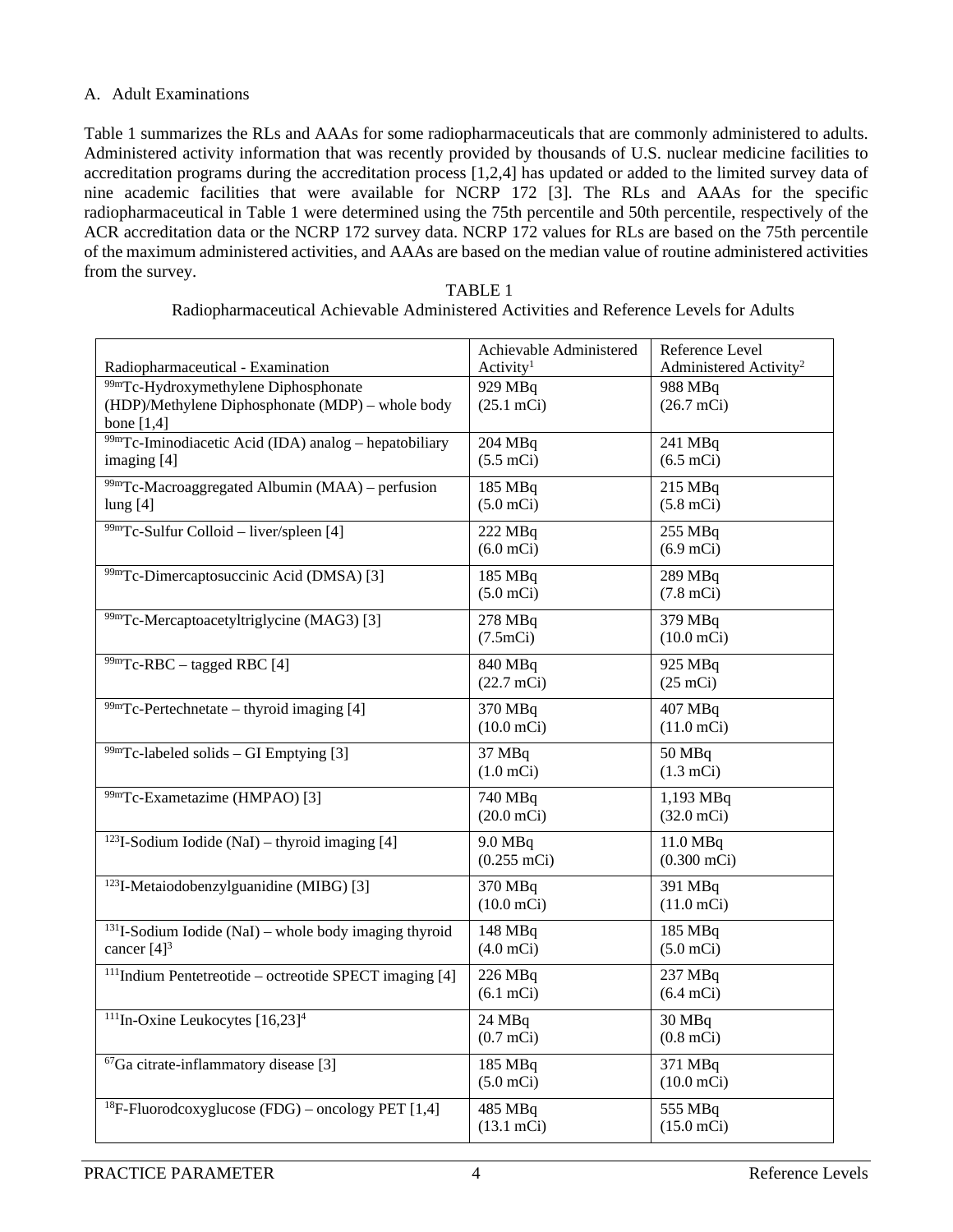| <sup>18</sup> F-Fluorodcoxyglucose (FDG) – brain PET [4]                     | 370 MBq<br>$(10$ mCi)           | 414 MBq<br>$(11.2 \text{ mCi})$   |
|------------------------------------------------------------------------------|---------------------------------|-----------------------------------|
| <sup>18</sup> F-Florbetaben – brain PET [4]                                  | 363 MBq<br>$(9.8$ mCi)          | 377 MBq<br>(10.2 mCi)             |
| <sup>18</sup> F-Florbetapir – brain PET/CT [4]                               | 374 MBq<br>(10.1 mCi)           | $411$ MBq<br>$(11.1 \text{ mCi})$ |
| $99m$ Tc-Sestamibi – one-day protocol (cardiac rest/stress)                  | 388/1,169 MBq                   | 425/1,251 MBq                     |
| $[2]$                                                                        | $(10.5/31.6$ mCi)               | $(11.5/33.8$ mCi)                 |
| <sup>99m</sup> Tc-Tetrofosmin - one-day protocol (cardiac rest/stress)       | 388/1,147 MBq                   | 425/1,221 MBq                     |
| $[2]$                                                                        | $(10.5/31.0$ mCi)               | $(11.5/33.0$ mCi)                 |
| $99m$ Tc-Sestamibi – two-day protocol (cardiac rest/stress)                  | 1089/1,110 MBq                  | 1165/1,184 MBq                    |
| $[2]$                                                                        | $(29.4/30.0$ mCi)               | $(31.5/32.0$ mCi)                 |
| $99m$ Tc-Tetrofosmin – two-day protocol (cardiac rest/stress)                | 1084/1,110 MBq                  | 1214/1,199 MBq                    |
| $[2]$                                                                        | $(29.3/30.0$ mCi)               | $(32.8/32.4$ mCi)                 |
| $^{99m}$ Tc-Sestamibi – (cardiac stress only) [3]                            | 925 MBq<br>$(25.0 \text{ mCi})$ | 1,452 MBq<br>$(39.0$ mCi)         |
| $99m$ Tc-Tetrofosmin – (cardiac stress only) [3]                             | 833 MBq<br>$(23.0 \text{ mCi})$ | 1,459 MBq<br>$(39.0$ mCi $)$      |
| <sup>201</sup> Tl-Chloride/ <sup>99m</sup> Tc-Sestamibi - one-day protocol   | 148/1,110 MBq                   | 152/1,184 MBq                     |
| (cardiac rest/stress) [2]                                                    | $(4.0/30$ mCi)                  | $(4.1/32.0$ mCi)                  |
| <sup>201</sup> Tl-Chloride/ <sup>99m</sup> Tc-Tetrofosmin - one-day protocol | 141/1,110 MBq                   | 148/1,189 MBq                     |
| (cardiac rest/stress) [2]                                                    | $(3.8/30.0$ mCi)                | $(4.0/32.1$ mCi)                  |
| $201$ Tl-Chloride                                                            | $111$ MBq                       | 172 MBq                           |
| (cardiac rest/stress) [3]                                                    | $(3.0$ mCi $)$                  | $(4.6$ mCi $)$                    |

<sup>1</sup> 50th percentile of median values obtained in a survey of representative centers

 $275th$  percentile of median values obtained in a survey of representative centers

<sup>3</sup> Stunning of the thyroid gland occurs when <sup>131</sup>I administered for imaging causes a decrease in uptake of radioiodine subsequently given for ablation. Because of concerns about the possible effects of stunning on <sup>131</sup>I therapy, administered activities of 74 MBq (2 mCi) or less for diagnostic imaging may be preferable because these dosages do not cause stunning [\[24\]](#page-8-8).

 ${}^{4}$ AAA and DRL for  ${}^{111}$ In-Oxine Leukocytes are based on recommended dose ranges [\[16,](#page-8-6)[23\]](#page-8-7)

#### B. Pediatric Examinations

ICRP 135 [\[8\]](#page-8-1) specifies that the quantities collected to develop RLs for pediatric nuclear medicine studies should be based on administered activity with adjustments for the size or weight of the child.

Because of limited accreditation or survey data for pediatric nuclear medicine, development of AAAs or RLs that are linked to pediatric size or weight is not practical at this time. However, applicable guidance is available from the 2016 Update: [North American Consensus Guidelines for Pediatric Administered Radiopharmaceutical](https://www.imagegently.org/Portals/6/Nuclear%20Medicine/ImageGentlyPoster_2017.pdf?ver=2017-02-13-124807-217)  [Activities](https://www.imagegently.org/Portals/6/Nuclear%20Medicine/ImageGentlyPoster_2017.pdf?ver=2017-02-13-124807-217) [\[21\]](#page-8-9). These guidelines were developed as a result of surveys and consensus workshops by nuclear medicine experts in North America and Europe. Conforming to the North American Consensus Guidelines is the recommendation of NCRP 172. Availability of the North American Consensus Guidelines has been shown to reduce the variability of pediatric radiopharmaceutical administration in the United States [\[25-27\]](#page-8-10).

### C. Adult and Pediatric RL Summary

RLs and AAAs are part of the optimization process for both adult and pediatric examinations. It is essential to ensure that image quality appropriate for the diagnostic purpose is maintained when modifying administered activity. Optimization must balance image quality and patient absorbed dose (ie, image quality must be maintained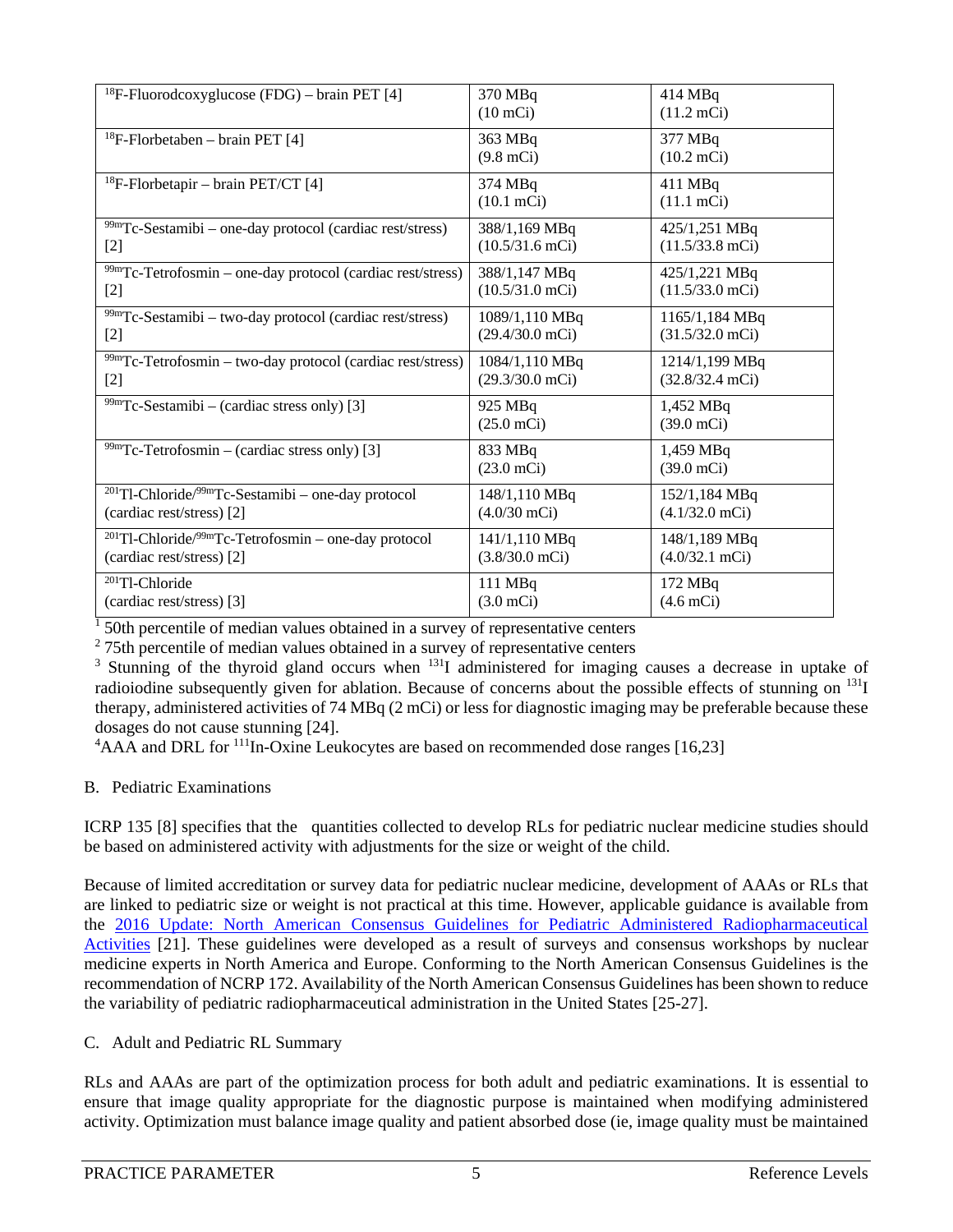at an appropriate level as administered activity is decreased). If diagnostic-quality images are not achievable using the RLs and AAAs presented in Table 1 or the recommendations provided in the North American Consensus Guidelines for Pediatric Radiopharmaceuticals Activities because of the requirements of particular imaging devices or patient weight, the guidance may need to be exceeded.

## **IV. PATIENT-SPECIFIC DOSIMETRY**

Internal absorbed dose can be estimated from anthropomorphic computer models and used for comparison of radiation dose**s** among procedures. Although dose estimates are available for children of various ages, adult individuals , as well as pregnant patients at different gestational stages, they are based on generic body-size estimates and tracer kinetics, which may be very different from those of any individual patient [\[26,](#page-8-11)[28-30\]](#page-9-1).

On occasion, it may be necessary to estimate the dose delivered to an individual patient because of a specific situation (eg, pregnancy or the request of a referring physician). In these situations, it is recommended that the physician have a written medical physics consult with a Qualified Medical Physicist. Using the information about the patient's weight, administered activity, and the radiopharmaceutical, the Qualified Medical Physicist can estimate the dose to tissue and organs. The consultation request and the Qualified Medical Physicist's report should be duly signed by the requesting physician and the Qualified Medical Physicist and should be incorporated into the patient's medical record.

## **V. RADIATION SAFETY IN IMAGING**

Radiologists, medical physicists, registered radiologist assistants, radiologic technologists, and all supervising physicians have a responsibility for safety in the workplace by keeping radiation exposure to staff, and to society as a whole, "as low as reasonably achievable" (ALARA) and to assure that radiation doses to individual patients are appropriate, taking into account the possible risk from radiation exposure and the diagnostic image quality necessary to achieve the clinical objective. All personnel that work with ionizing radiation must understand the key principles of occupational and public radiation protection (justification, optimization of protection and application of dose limits) and the principles of proper management of radiation dose to patients (justification, optimization and the use of dose reference levels) [http://www-pub.iaea.org/MTCD/Publications/PDF/Pub1578\\_web-57265295.pdf.](http://www-pub.iaea.org/MTCD/Publications/PDF/Pub1578_web-57265295.pdf)

Facilities and their responsible staff should consult with the radiation safety officer to ensure that there are policies and procedures for the safe handling and administration of radiopharmaceuticals and that they are adhered to in accordance with ALARA. These policies and procedures must comply with all applicable radiation safety regulations and conditions of licensure imposed by the Nuclear Regulatory Commission (NRC) and by state and/or other regulatory agencies. Quantities of radiopharmaceuticals should be tailored to the individual patient by prescription or protocol.

Nationally developed guidelines, such as the ACR's Appropriateness Criteria<sup>®</sup>, should be used to help choose the most appropriate imaging procedures to prevent unwarranted radiation exposure.

Additional information regarding patient radiation safety in imaging is available at the Image Gently® for children [\(www.imagegently.org\)](http://www.imagegently.org/) and Image Wisely® for adults [\(www.imagewisely.org\)](http://www.imagewisely.org/) websites. These advocacy and awareness campaigns provide free educational materials for all stakeholders involved in imaging (patients, technologists, referring providers, medical physicists, and radiologists).

Radiation exposures or other dose indices should be measured and patient radiation dose estimated for representative examinations and types of patients by a Qualified Medical Physicist in accordance with the applicable ACR technical standards. Regular auditing of patient dose indices should be performed by comparing the facility's dose information with national benchmarks, such as the ACR Dose Index Registry, the NCRP Report No. 172, Reference Levels and Achievable Doses in Medical and Dental Imaging: Recommendations for the United States or the Conference of Radiation Control Program Director's National Evaluation of X-ray Trends. (ACR Resolution 17 adopted in 2006 – revised in 2009, 2013, Resolution 52).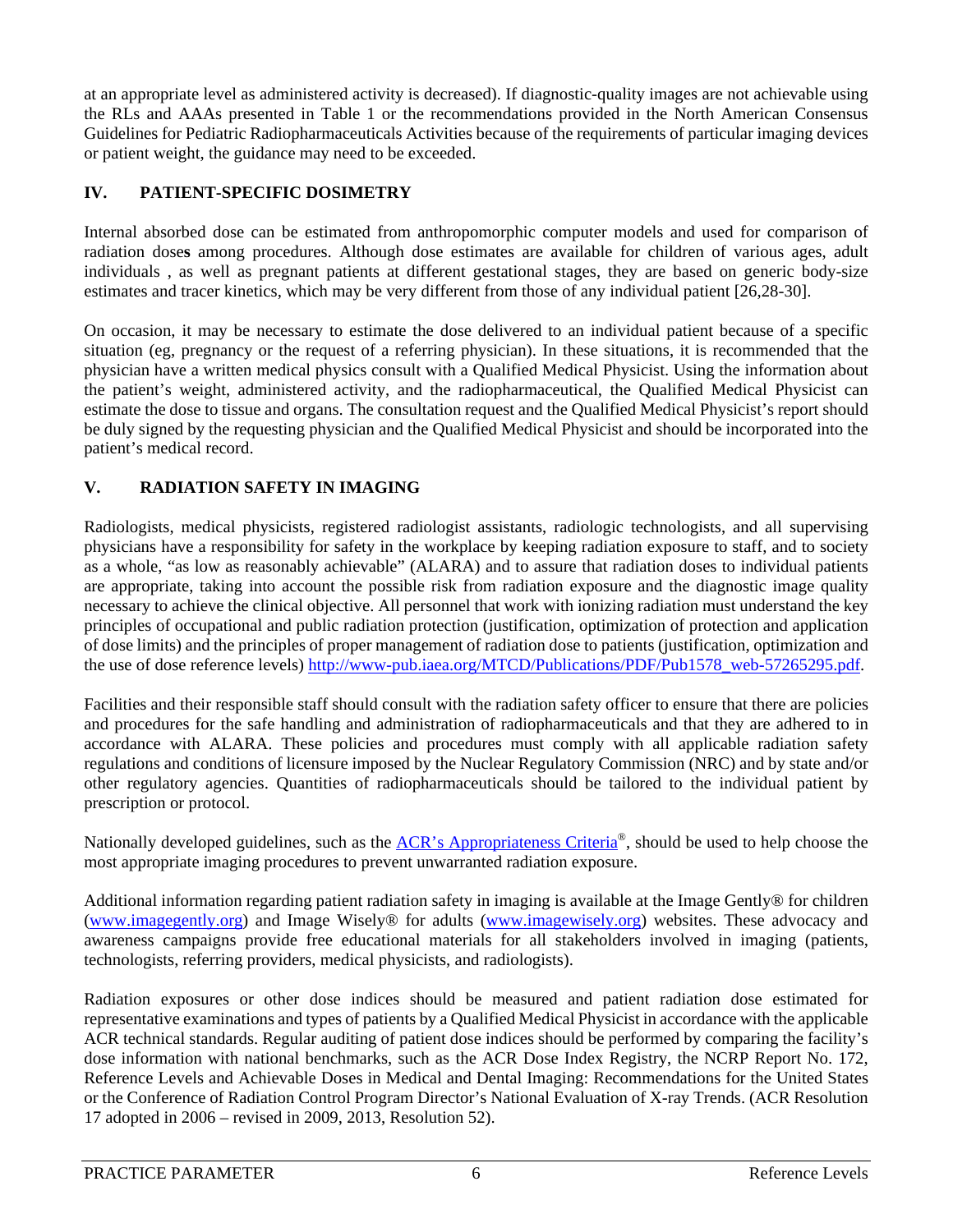For the purpose of this practice parameter, the radiation dose index that is used is the administered activity of the radiopharmaceutical.

#### **VI. QUALITY CONTROL AND IMPROVEMENT, SAFETY, INFECTION CONTROL, AND PATIENT EDUCATION**

Policies and procedures related to quality, patient education, infection control, and safety should be developed and implemented in accordance with the ACR Policy on Quality Control and Improvement, Safety, Infection Control, and Patient Education appearing under the heading *ACR Position Statement on Quality Control and Improvement, Safety, Infection Control and Patient Education* on the ACR website [\(https://www.acr.org/Advocacy-and-](https://www.acr.org/Advocacy-and-Economics/ACR-Position-Statements/Quality-Control-and-Improvement)[Economics/ACR-Position-Statements/Quality-Control-and-Improvement\)](https://www.acr.org/Advocacy-and-Economics/ACR-Position-Statements/Quality-Control-and-Improvement).

Performance evaluation, quality control, acceptance testing, written survey reports, and follow-up procedures of all nuclear medicine and PET imaging systems and support equipment should be in accordance with the appropriate ACR Medical Physics Technical Standards [\(http://www.acr.org/Quality-Safety/Standards-Guidelines/Technical-](http://www.acr.org/Quality-Safety/Standards-Guidelines/Technical-Standards-by-Modality/Medical-Physics)[Standards-by-Modality/Medical-Physics\)](http://www.acr.org/Quality-Safety/Standards-Guidelines/Technical-Standards-by-Modality/Medical-Physics).

The Qualified Medical Physicist should annually review the common nuclear medicine and PET protocols for adults and pediatric patients performed at the facility and report the results of that review. The report should include estimates of radiation dose based on administered activity and a comparison of these estimates with the current RLs. It should recommend means of improvement if the dose estimates or administered activity exceeds the RLs.

#### **ACKNOWLEDGEMENTS**

This practice parameter was revised according to the process described under the heading *The Process for Developing ACR Practice Parameters and Technical Standards* on the ACR website [\(https://www.acr.org/Clinical-](https://www.acr.org/Clinical-Resources/Practice-Parameters-and-Technical-Standards)[Resources/Practice-Parameters-and-Technical-Standards\)](https://www.acr.org/Clinical-Resources/Practice-Parameters-and-Technical-Standards) by the Committee on Practice Parameters and Technical Standards – Medical Physics of the ACR Commission on Medical Physics and the Committee on Practice Parameters and Technical Standards – Nuclear Medicine and Molecular Imaging of the ACR Commission on Nuclear Medicine and Molecular Imaging in collaboration with the AAPM, the ACNM, and the SNMMI.

Collaborative Committee – members represent their societies in the initial and final revision of this practice parameter

Murray D. Becker, MD, PhD, FACR Jonathon A. Nye, PhD Loretta M. Johnson, PhD Richard E. Wendt III, PhD Ralph P. Lieto, MS, FACR Thomas G. Ruckdeschel, MS

ACNM SNMMI

ACR AAPM Priscilla F. Butler, MS, FACR, Chair **Osama Mawlawi, PhD, FACR, FAAPM** 

Mark Tulchinsky, MD Warren R. Janowitz, MD, JD, FACR Christopher J. Palestro, MD Darko Pucar, MD, PhD Rathan M. Subramaniam, MD, PhD, MPH

Committee on Practice Parameters and Technical Standards – Medical Physics (ACR Committee responsible for sponsoring the draft through the process)

Maxwell R. Amurao, PhD, MBA, Chair Ralph P. Lieto, MS, FACR Mary Ann Keenan, DMP, Vice Chair Lijun Ma, PhD, FAAPM Priscilla F. Butler, MS, FACR Tariq A. Mian, PhD, FACR Heidi A. Edmonson, PhD Anshuman Panda, PhD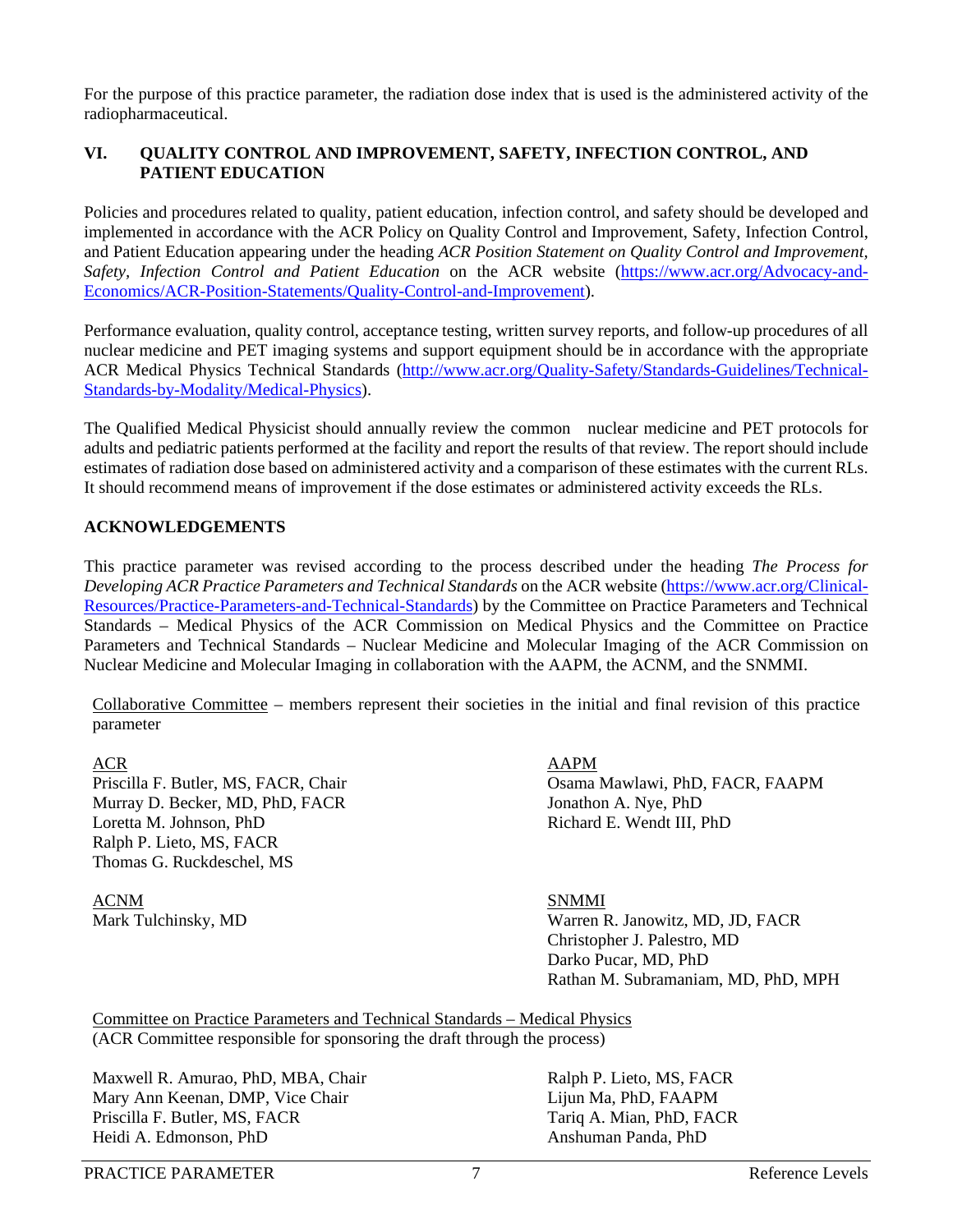Committee on Practice Parameters and Technical Standards – Medical Physics (ACR Committee responsible for sponsoring the draft through the process)

Per H. Halvorsen, MS, FACR Premavathy Rassiah, PhD

Samuel A. Einstein, PhD Douglas E. Pfeiffer, MS, FACR Loretta M. Johnson, PhD Thomas G. Ruckdeschel, MS

Committee on Practice Parameters and Technical Standards – Nuclear Medicine and Molecular Imaging (ACR Committee responsible for sponsoring the draft through the process)

Kevin P. Banks, MD, Co-Chair **Andrew Kaiser**, MD Richard K. J. Brown, MD, FACR, Co-Chair Jeffrey S. Kempf, MD, FACR Munir V. Ghesani, MD, FACR, Co-Chair Vice Chair Jennifer J. Kwak, MD Rathan M. Subramaniam, MD, PhD, MPH, Co-Chair Vice Chair Justin G. Peacock, MD Esma A. Akin, MD, FACR Syam P. Reddy, MD Alexandru C. Bageac, MD, MBA Eric M. Rohren, MD, PhD Twyla B. Bartel, DO, MBA Levi Sokol, MD Elizabeth H. Dibble, MD Andrew T. Trout, MD K. Elizabeth Hawk, MD, MS, PhD Stephanie P. Yen, MD Eric Hu, MD

Mahadevappa Mahesh, MS, PhD, FACR, Chair, Commission on Medical Physics Don C. Yoo, MD, FACR, Chair of the Commission Nuclear Medicine and Nuclear Medicine Jacqueline Anne Bello, MD, FACR, Chair, Commission on Quality and Safety Mary S. Newell, MD, FACR, Chair, Committee on Practice Parameters and Technical Standards

Comments Reconciliation Committee Elizabeth Ann Ignacio, MD Chair **Amy L. Kotsenas, MD, FACR** K. Elizabeth Hawk, MD, MS, PhD Co-Chair Ralph P. Lieto, MS, FACR Maxwell R. Amurao, PhD, MBA Mahadevappa Mahadevappa Mahesh, MS, PhD, FACR Kevin P. Banks, MD Cosama Mawlawi, PhD, FACR, FAAPM Murray D. Becker, MD, PhD, FACR Mary S. Newell, MD, FACR Jacqueline Anne Bello, MD, FACR Jonathon A. Nye, PhD Richard K.J. Brown, MD, FACR Christopher J. Palestro, MD Priscilla F. Butler, MS, FACR Darko Pucar, MD, PhD Richard Duszak Jr., MD, FACR Thomas G. Ruckdeschel, MS Arnold Jacobson, MD Mark Tulchinsky, MD, FACNM, CCD Warren R. Janowitz, MD, JD, FACR Richard E. Wendt III, PhD Loretta M. Johnson, PhD Joshua Wilson, PhD Mary Ann Keenan, DMP Don C. Yoo, MD, FACR

Munir V. Ghesani, MD, FACR Rathan M. Subramaniam, MD, PhD, MPH

### **REFERENCES**

- <span id="page-7-0"></span>1. Alessio AM, Farrell MB, Fahey FH. Role of Reference Levels in Nuclear Medicine: A Report of the SNMMI Dose Optimization Task Force. J Nucl Med 2015;56:1960-4.
- <span id="page-7-2"></span>2. Becker MD, Butler PF, Bhargavan-Chatfield M, et al. Adult Gamma Camera Myocardial Perfusion Imaging: Diagnostic Reference Levels and Achievable Administered Activities Derived From ACR Accreditation Data. J Am Coll Radiol 2016;13:688-95.
- <span id="page-7-1"></span>3. National Council on Radiation Protection and Measurements. NCRP Report No. 172. Reference levels and achievable doses in medical and dental imaging: recommendations for the United States. Bethesda, MD;; 2012.
- <span id="page-7-3"></span>4. Becker MD, Butler PF, Siam M, et al. U.S. PET/CT and gamma camera diagnostic reference levels and achievable administered activities for noncardiac nulcear medicine studies. Radiology 2019;00:1-9.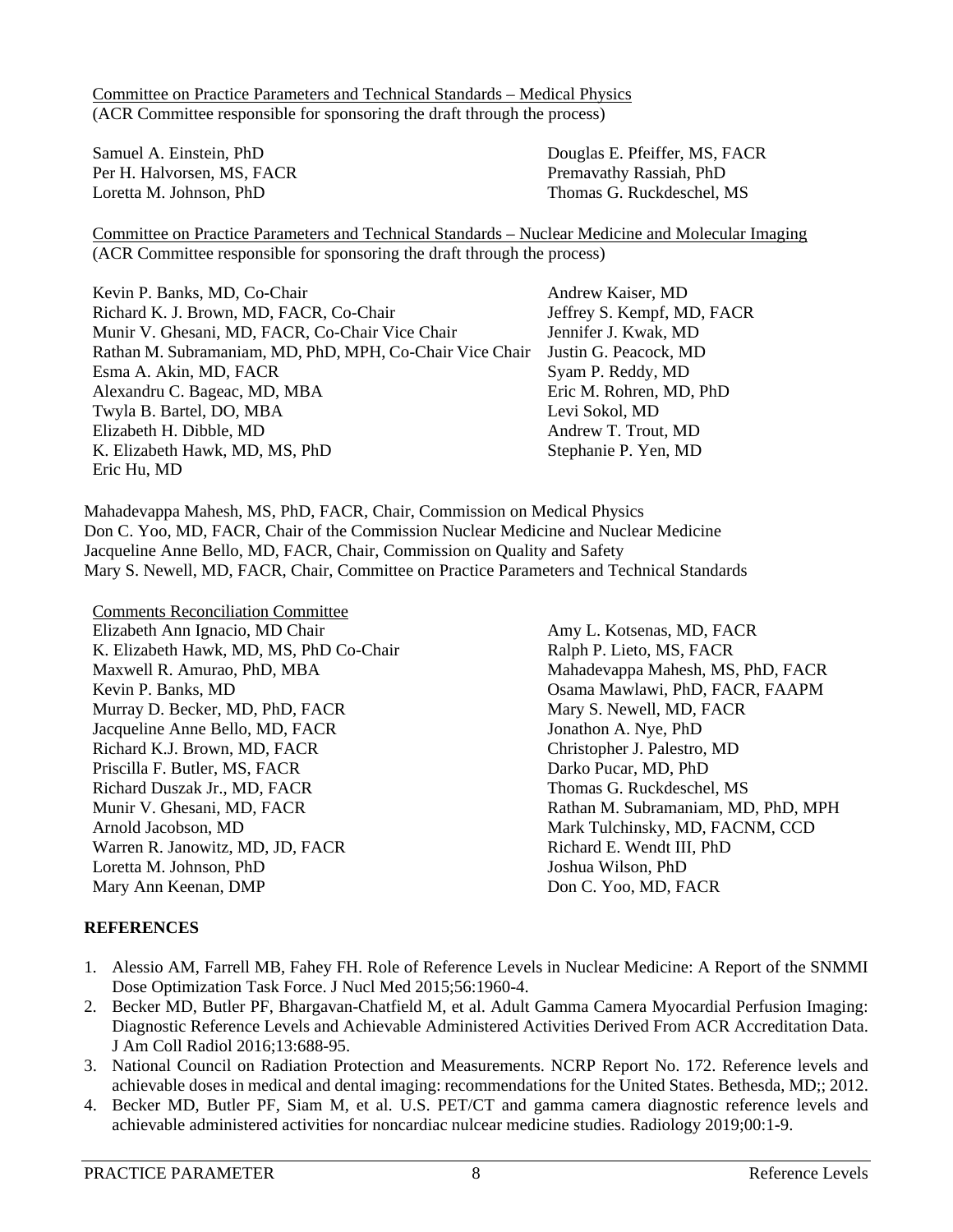- <span id="page-8-0"></span>5. Diagnostic reference levels in medical imaging: review and additional advice. Ann ICRP 2001;31:33-52.
- 6. International Commission on Radiological Protection. Against ionizing radiation from external sources. Bethesda, MD: ICRP Report 21: Publication 60; 1990.
- 7. International Commission on Radiological Protection. Radiological protection and safety in medicine. Bethesda, Md: ICRP Report: Publication 73; 1996.
- <span id="page-8-1"></span>8. International Commission on Radiological Protection, 2017. Diagnostic reference levels in medical imaging. ICRP Publication135. Ann. ICRP 46(1).
- <span id="page-8-2"></span>9. American College of Radiology. ACR–SPR technical standard for diagnostic procedures using radiopharmaceuticals. Available at: [https://www.acr.org/-/media/ACR/Files/Practice-](https://www.acr.org/-/media/ACR/Files/Practice-Parameters/Radiopharmaceuticals.pdf?la=en)[Parameters/Radiopharmaceuticals.pdf?la=en.](https://www.acr.org/-/media/ACR/Files/Practice-Parameters/Radiopharmaceuticals.pdf?la=en) Accessed August 1, 2019.
- <span id="page-8-3"></span>10. American College of Radiology. ACR practice parameter for continuing medical education (CME). Available at: [https://www.acr.org/-/media/ACR/Files/Practice-Parameters/CME.pdf?la=en.](https://www.acr.org/-/media/ACR/Files/Practice-Parameters/CME.pdf?la=en) Accessed August 1, 2019.
- <span id="page-8-4"></span>11. American College of Radiology. ACR–SPR practice parameter for performing FDG-PET/CT in oncology. Available at: [https://www.acr.org/-/media/ACR/Files/Practice-Parameters/FDG-PET-CT.pdf?la=en.](https://www.acr.org/-/media/ACR/Files/Practice-Parameters/FDG-PET-CT.pdf?la=en) Accessed August 1, 2019.
- 12. American College of Radiology. ACR–SPR practice parameter for the performance of hepatobiliary scintigraphy. Available at: [https://www.acr.org/-/media/ACR/Files/Practice-Parameters/Hepato-](https://www.acr.org/-/media/ACR/Files/Practice-Parameters/Hepato-Scint.pdf?la=en)[Scint.pdf?la=en.](https://www.acr.org/-/media/ACR/Files/Practice-Parameters/Hepato-Scint.pdf?la=en) Accessed August 1, 2019.
- 13. American College of Radiology. ACR–SPR practice parameter for the performance of renal scintigraphy. Available at: [https://www.acr.org/-/media/ACR/Files/Practice-Parameters/RenalScint.pdf?la=en.](https://www.acr.org/-/media/ACR/Files/Practice-Parameters/RenalScint.pdf?la=en) Accessed August 1, 2019.
- 14. American College of Radiology. ACR–SPR practice parameter for the performance of skeletal scintigraphy (bone scan). Available at: [https://www.acr.org/-/media/ACR/Files/Practice-Parameters/Skeletal-](https://www.acr.org/-/media/ACR/Files/Practice-Parameters/Skeletal-Scint.pdf?la=en)[Scint.pdf?la=en.](https://www.acr.org/-/media/ACR/Files/Practice-Parameters/Skeletal-Scint.pdf?la=en) Accessed August 1, 2019.
- 15. American College of Radiology. ACR–SPR–STR practice parameter for the performance of pulmonary scintigraphy. Available at: [https://www.acr.org/-/media/ACR/Files/Practice-](https://www.acr.org/-/media/ACR/Files/Practice-Parameters/Pulmonary_Scintigraphy.pdf?la=en)[Parameters/Pulmonary\\_Scintigraphy.pdf?la=en.](https://www.acr.org/-/media/ACR/Files/Practice-Parameters/Pulmonary_Scintigraphy.pdf?la=en) Accessed August 1, 2019.
- <span id="page-8-6"></span>16. American College of Radiology. ACR–SPR practice parameter for the performance of scintigraphy for inflammation and infection. Available at: [https://www.acr.org/-/media/ACR/Files/Practice-](https://www.acr.org/-/media/ACR/Files/Practice-Parameters/InflamInfScint.pdf?la=en)[Parameters/InflamInfScint.pdf?la=en.](https://www.acr.org/-/media/ACR/Files/Practice-Parameters/InflamInfScint.pdf?la=en) Accessed August 1, 2019.
- 17. American College of Radiology. ACR–SPR practice parameter for the performance of scintigraphy and uptake measurements for benign and malignant thyroid disease. Available at: [https://www.acr.org/-](https://www.acr.org/-/media/ACR/Files/Practice-Parameters/Thy-Scint.pdf?la=en) [/media/ACR/Files/Practice-Parameters/Thy-Scint.pdf?la=en.](https://www.acr.org/-/media/ACR/Files/Practice-Parameters/Thy-Scint.pdf?la=en) Accessed August 1, 2019.
- 18. Chang SM, Nabi F, Xu J, Raza U, Mahmarian JJ. Normal stress-only versus standard stress/rest myocardial perfusion imaging: similar patient mortality with reduced radiation exposure. J Am Coll Cardiol 2010;55:221- 30.
- 19. Depuey EG, Mahmarian JJ, Miller TD, et al. Patient-centered imaging. J Nucl Cardiol 2012;19:185-215.
- 20. Dorbala S, Di Carli MF, Delbeke D, et al. SNMMI/ASNC/SCCT guideline for cardiac SPECT/CT and PET/CT 1.0. J Nucl Med 2013;54:1485-507.
- <span id="page-8-9"></span>21. Treves ST, Gelfand MJ, Fahey FH, Parisi MT. 2016 Update of the North American Consensus Guidelines for Pediatric Administered Radiopharmaceutical Activities. J Nucl Med 2016;57:15N-18N.
- <span id="page-8-5"></span>22. United States Nuclear Regulatory Commission. Title 10 CFR Part 35.27: Supervision. Available at: [https://www.nrc.gov/reading-rm/doc-collections/cfr/part035/part035-0027.html.](https://www.nrc.gov/reading-rm/doc-collections/cfr/part035/part035-0027.html) Accessed July 17, 2019.
- <span id="page-8-7"></span>23. Roca M, de Vries EF, Jamar F, Israel O, Signore A. Guidelines for the labelling of leucocytes with (111)Inoxine. Inflammation/Infection Taskgroup of the European Association of Nuclear Medicine. Eur J Nucl Med Mol Imaging 2010;37:835-41.
- <span id="page-8-8"></span>24. Hurley JR. Management of thyroid cancer: radioiodine ablation, "stunning," and treatment of thyroglobulinpositive, (131)I scan-negative patients. Endocr Pract 2000;6:401-6.
- <span id="page-8-10"></span>25. Fahey FH, Ziniel SI, Manion D, Treves ST. Effects of Image Gently and the North American guidelines: administered activities in children at 13 North American pediatric hospitals. J Nucl Med 2015;56:962-7.
- <span id="page-8-11"></span>26. Stabin M. The Practice of Internal Dosimetry in Nuclear Medicine. *Medical Physics and Biomedical Engineering*. 1st ed: CRC Press; 2016.
- 27. Stabin MG, Siegel JA. RADAR Dose Estimate Report: A Compendium of Radiopharmaceutical Dose Estimates Based on OLINDA/EXM Version 2.0. J Nucl Med 2018;59:154-60.